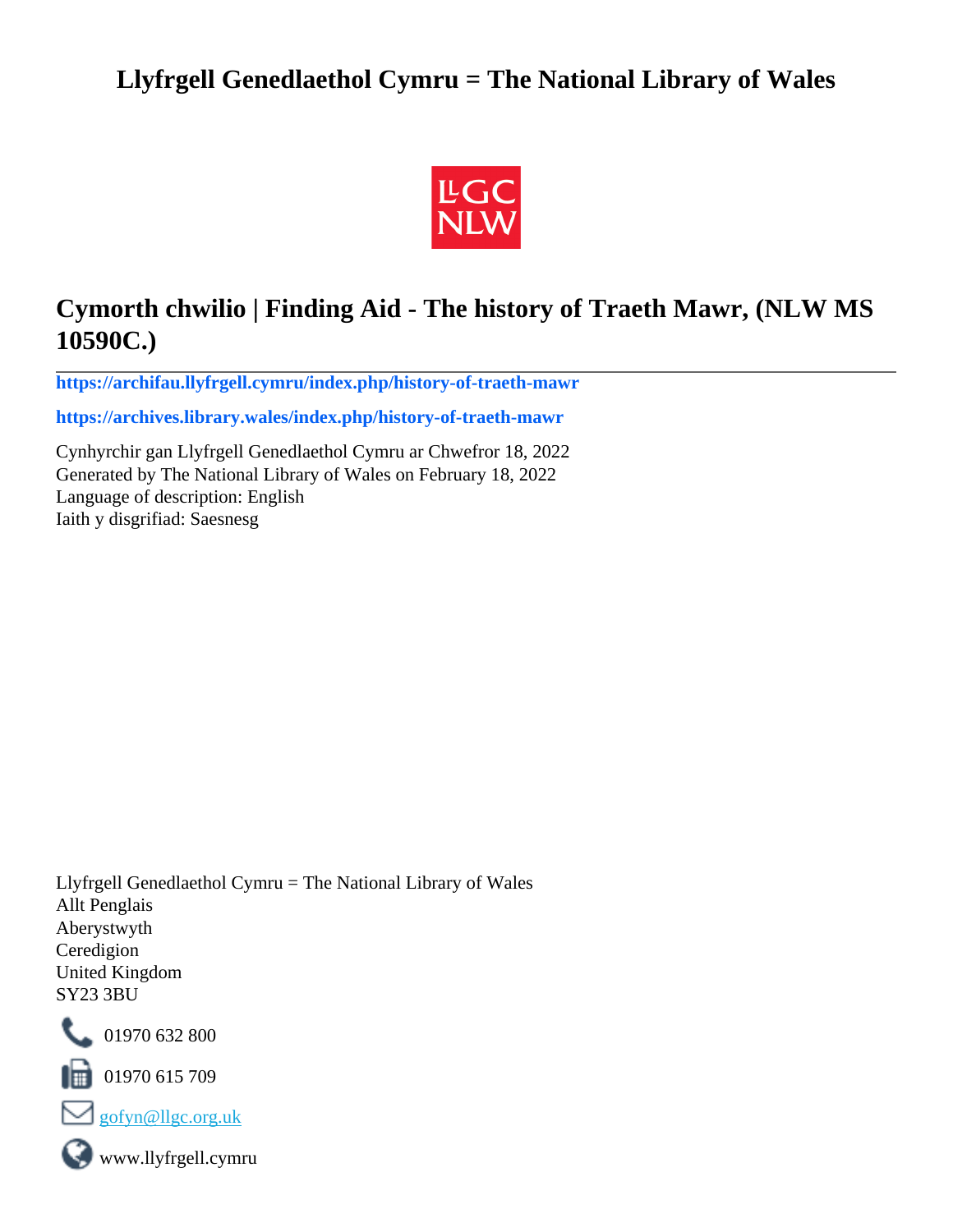# Tabl cynnwys | Table of contents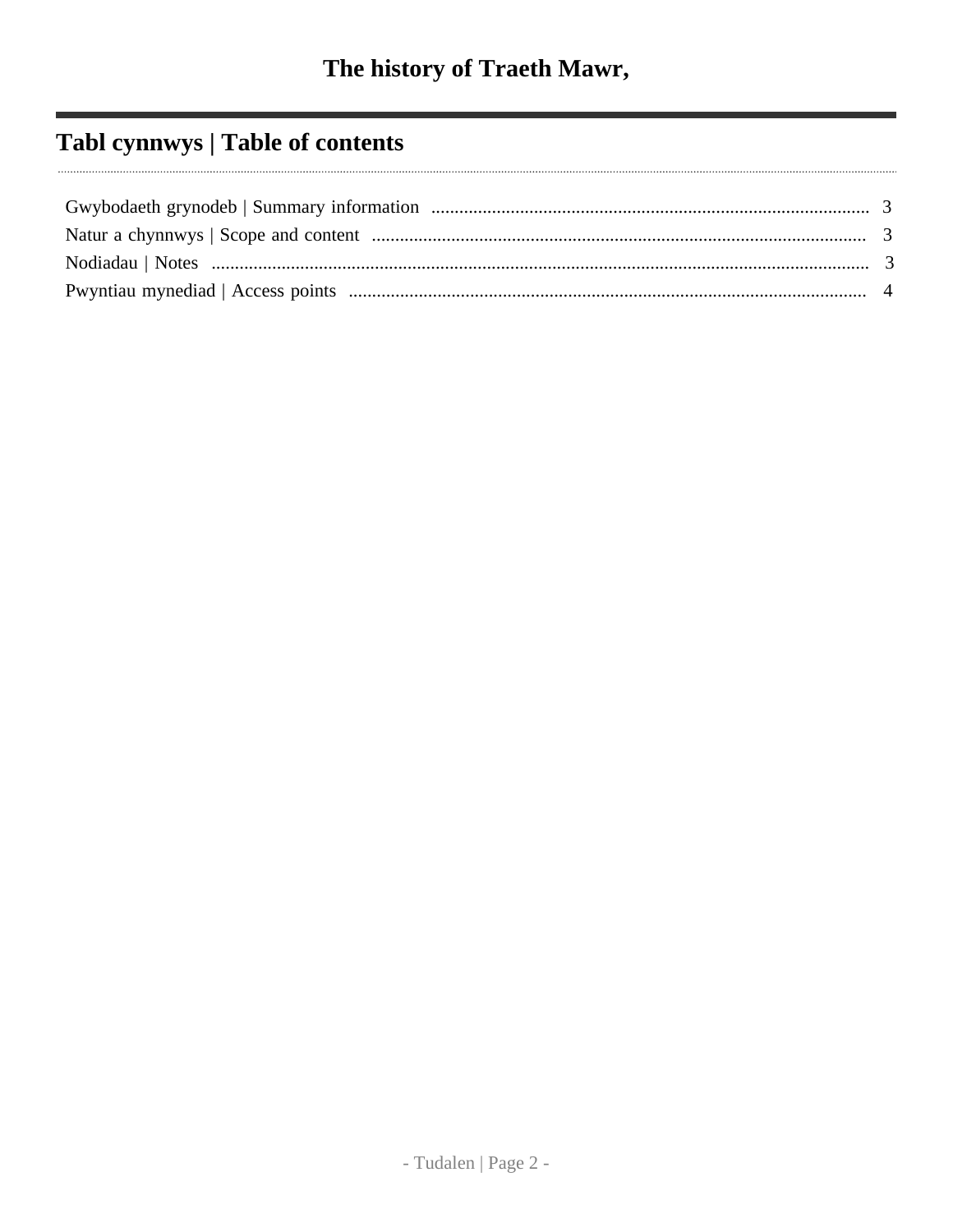### <span id="page-2-0"></span>**Crynodeb o wybodaeth | Summary of information**

| <b>Lleoliad   Repository:</b>                                                       | Llyfrgell Genedlaethol Cymru $=$ The National Library of Wales |
|-------------------------------------------------------------------------------------|----------------------------------------------------------------|
| <b>Teitl   Title:</b>                                                               | The history of Traeth Mawr,                                    |
| Cod cyfeirnod  <br><b>Reference code:</b>                                           | <b>NLW MS 10590C.</b>                                          |
| Virtua system control<br>number [alternative]:                                      | vtls004567577                                                  |
| <b>Dyddiad</b>   Date:                                                              | 1925 / (dyddiad creu   date of creation)                       |
| Lleoliad ffisegol  <br><b>Physical location:</b>                                    | ARCH/MSS (GB0210)                                              |
| Dyddiadau creu,<br>golygu a dileu   Dates<br>of creation, revision<br>and deletion: | September 2008.                                                |
| Nodyn   Note<br>[generalNote]:                                                      | Title based on contents.                                       |
| Nodyn   Note<br>[generalNote]:                                                      | Preferred citation: NLW MS 10590C.                             |

## <span id="page-2-1"></span>**Natur a chynnwys | Scope and content**

A typescript dissertation on 'The History of Traeth Mawr and the Industrial Results of the Formation of the Embankment', by William Morgan Richards, Portmadoc, 1925.

## <span id="page-2-2"></span>**Nodiadau | Notes**

#### **Nodiadau teitl | Title notes**

#### **Cyfyngiadau ar fynediad | Restrictions on access**

Readers consulting modern papers in the National Library of Wales are required to abide by the conditions noted on the 'Modern papers - data protection' form issued with their Readers' Tickets.